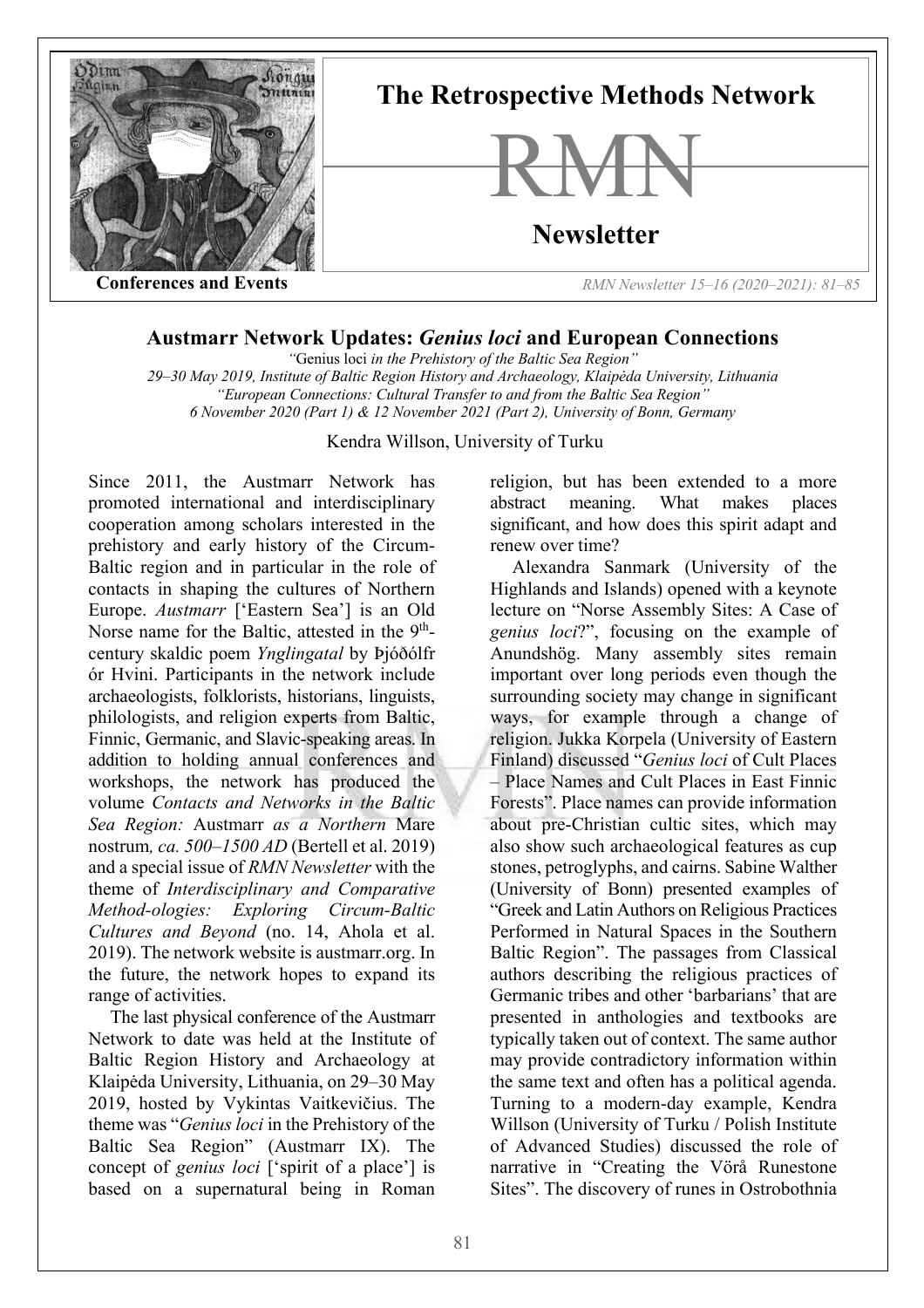around 1980 led to an authority crisis, expressed in competing narratives, about their age and about the prehistory of the region. Leszek Słupecki (University of Rzeszów) gave the second keynote lecture on "Three Capitals Where *genius loci* Works: Vilnius, Cracow, and Kiev". All of these cities have foundational myths stemming from pagan times, with associated supernatural figures - iron wolf, dragon, and swan respectively - that continue to function as symbols of the cities.

The next set of papers were theoretical. In his keynote lecture, Joonas Ahola (University of Helsinki) considered "*Genius loci* and Ontologies of a Place". Linguistic behaviors such as narration and cognitive factors such as cultural knowledge shape an individual's experience of a place. Léon van Gulik (University of Leiden) talked about "Evoking the Spirits of Time and Place: Towards a Theory of Atmospheres as the Felt Properties of Human Experience". He offered some conceptual tools for understanding the interaction between experience and memory. Bridging the connection between theory and practical applications, Rasa Čepaitienė (Lithuanian Institute of History) discussed "*Genius loci* and the Cultural Heritage Conservation Discipline", asking challenging questions about the use of places and how being identified as heritage transforms a site. Frog (University of Helsinki) introduced the concept of "Otherworlding: A Theoretical Approach to the Mythologization of Place". He considered the relationship among places that exist solely in mythology, places that are real but sufficiently far away that most community members have no firsthand knowledge of them, and local and familiar places that can become mythologized through ritual actions. The penultimate paper by Andrius Kaniava (Institute of Lithuanian Literature and Folklore) presented "Story-Places: Phenomenological Approach to Lithuanian Sacred Sites". Sacred sites in Lithuania are part of the natural landscape, understood through human experience expressed by means of stories. Finally, Eero Peltonen (Finnish Folklore Society) discussed "Sacred Encounters – Ancient Echoes of Painted Cliffs in Finland". Archaeoacoustics combines archaeology and ethnomusicology. It turns out that the sites of cliff paintings over water in

Eastern Finland are characterized by distinctive echo effects; by experimenting with their acoustic potential, researchers explore possible prehistoric sacred soundscapes. Peltonen led the group in a sing-along of a piece in Kalevalameter, a participatory end to an intense and stimulating day of lectures.

A full day of papers was followed by a fullday excursion around western Lithuania to view places of diverse and lasting significance, with expert guidance by Vykintas Vaitkevičius. The first stop was the hill dedicated to St. Birutė in Palanga, which has been a ritual site since at least the 16<sup>th</sup> century. Vykintas Vaitkevičius presented a "talk on the spot" about the history of the hill. The second location was the Eršketynė holy spring, which has been a ritual site since pagan times. After a picnic lunch at Eršketynė, we proceeded to Šilalė, a complex of sacred stones. The Apuolė hillfort boasts the oldest Lithuanian name known from written records, mentioned by Rimbert in the Vita Sancti Anscharii in AD 853. The site is also used for an annual gathering of recreational and experimental archaeologists. The late spring weather showed off the eastern Baltic coast at its finest.

The tenth symposium was to be held in 2020 in Bonn, hosted by Sabine Walther at the University of Bonn. Due to the global pandemic, the symposium was split into two parts. Rather than simply postponing the meeting, a concentrated, one-day online event was held on 6 November 2020 as Austmarr X.1, with the hope that a physical meeting could be held in the following year, although it also proved necessary to hold Austmarr X.2 online on 12 November 2021. The theme was "European Connections: Cultural Transfer to and from the Baltic Sea Region", broadening the Austmarr perspective to look at contacts between the Baltic region and other regions. The online format was meant for presentation of work in progress, and virtual spaces were set up to facilitate further communication among participants.

The first Bonn event started with an archaeological session. Torun Zachrisson and Cecilia Ljung (Stockholm University) opened with a presentation of "The Maritime Network Realm of the Svear and One of Its Major Hubs: Sigtuna". Sigtuna lay on the border between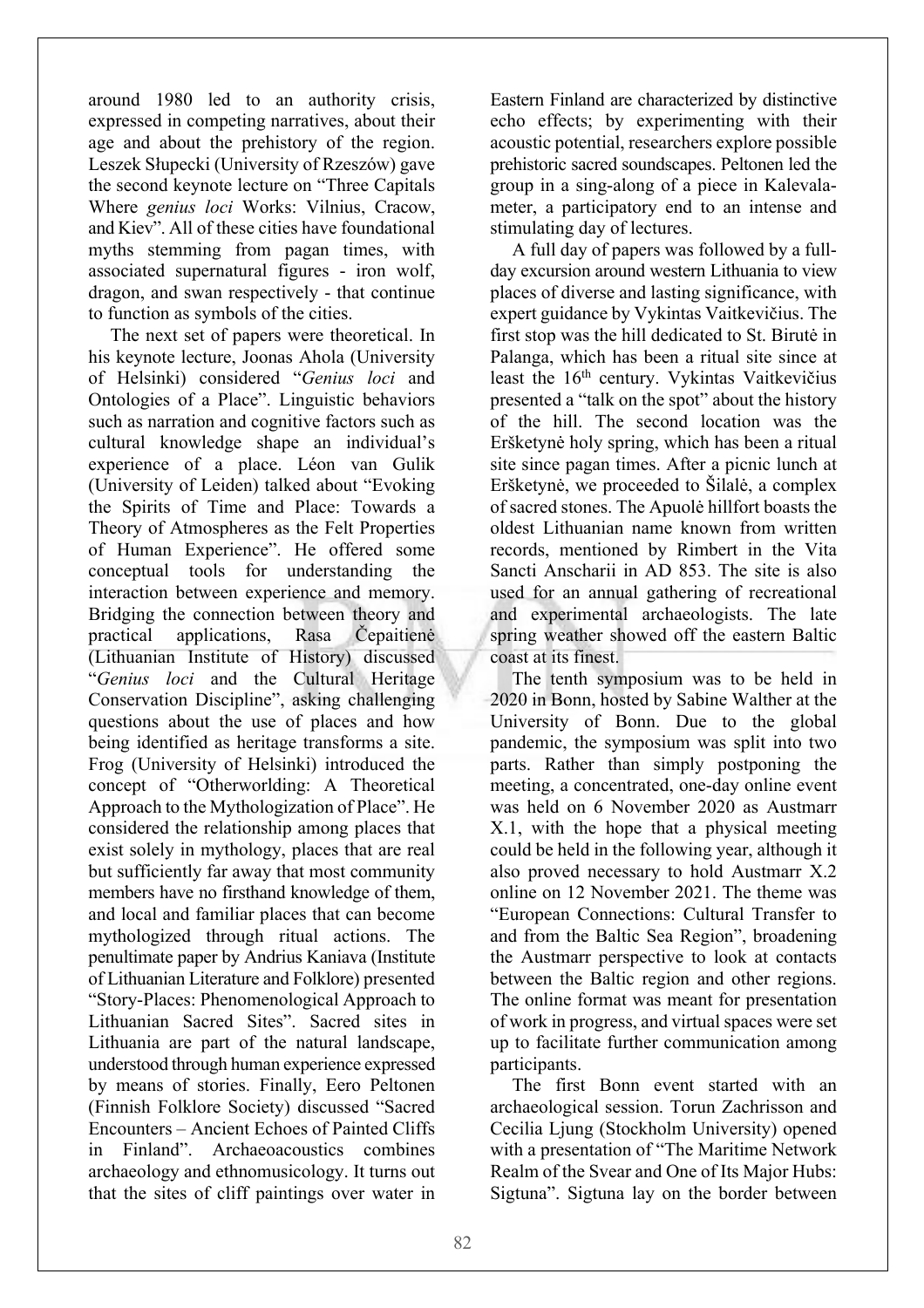districts, a different type of location from other Viking Age emporia, and includes some features that predate the Viking Age. Analysis of grave finds from the  $10<sup>th</sup>$  through  $13<sup>th</sup>$ centuries show significant changes over time and a cosmopolitan population. Leszek Gardeła (National Museum of Denmark) presented joint work with Kamil Kajkowski (West Cassubian Museum in Bytów) under the title "Around the Baltic and Beyond: West Slavic Warriors in the Viking World". West Slavs were present in Scandinavia not only as slaves but also as warriors. Indications of their presence include T-shaped axes and winged snake motifs. Focusing on the unique island society of Gotland, Matthias Toplak (University of Tübingen) discussed "Equestrian Burials on Viking Age Gotland: Between Mounted Warriors and Women on Wagons". A total of 62 graves from the Late Vendel Period and early Viking Age Gotland have been identified as containing either a horse skeleton, some horse bones or related artifacts, or a single horse bone or tooth; these different types correlate with other features. The horse was clearly an important animal for the Scandinavians, but the symbolic meanings of its presence in graves are hard to recover. Sebastian Wärmländer (Stockholm University) discussed the "Origins of Wire-Drawing Technology in Viking Age Scandinavia". Wire-drawing has been practiced by the Sámi at least since the 17<sup>th</sup> century and drawn tin wire has been found in older Sámi deposits. Wire was also drawn in Central Sweden during the Viking Age using tools made of antler. The oldest evidence for the technique in Europe comes from Scandinavia, but the directions of cultural influence and its ultimate origin are not known.

The focus then shifted to connections between the Baltic and the Mediterranean. Sabine Walther (University of Bonn) presented "Classical Authors and the Baltic Sea Area: Contacts and Perceptions". She proposed a program to gather Greek and Latin sources that mention the Baltic and reevaluate previous research. For example, it appears from Xenophon of Lampsacus (ca. 100 BC) and Philemon (1<sup>st</sup> century AD) that the Greeks had some knowledge of the Baltic prior to the Roman expedition of Tiberius, contrary to a claim in Otto Kunkel's (1941: col. 1694)

handbook. The next two talks concentrated on specific motifs from Classical traditions and their manifestations further north. Grzegorz Bartusik (University of Silesia, Katowice) focused on "The Cultural Transfer of the Conceptual Metaphor 'The Ruler is the Father of the Fatherland' as a Marker for Latinization in the Nordic and Baltic Regions in the Middle Ages". The conceptual metaphor in question disseminates from the Roman tradition into both Latin and vernacular texts from the Nordic and Baltic regions. Leszek Słupecki (University of Rzeszów) posed the question "Did Otto of Bamberg Like Walnuts? The Motif of the Mediterranean Walnut Tree in St. Otto's Lives, in the Reality of Monastic Bamberg and Pagan Pomerania". The lives of St. Otto describe his encounters with pagans in Szczecin, where he ordered the destruction of sacred trees. However, a miracle demonstrated that the tree in question was innocent and should be spared as long as the locals ceased to worship it. While this narrative draws on a Mediterranean legend featuring a pine tree, the tree is described as a nut tree, most likely the European walnut. Walnut trees were also associated with the monastery he founded.

Frog (University of Helsinki) discussed "Cultural Transfer in the Interaction of Systems in the Symbolic Matrix: Perspectives on the Early Spread of Christianity through the North". The symbolic matrix is a conceptual tool for discussing religious contacts and their influence on mythology. It consists of the mythic symbols available in a particular milieu and their potential to be viewed from different perspectives. Vykintas Vaitkevičius (Klaipėda University) traced the development "From Universal to Local One: The Case of Baltic Swastika". The swastika is a widespread symbol that appears in many different variants. It is found on Baltic artifacts already from the Iron Age but appears more frequently from the  $13<sup>th</sup>$  and  $14<sup>th</sup>$  centuries, where it is thought to have symbolized the sun or fire and offered the local vernacular religion an alternative to the Christian cross. Tõnno Jonuks (Estonian Literary Museum, Tartu) showed pictures of "Dragons and Griffins in Eastern Baltic: First Conveyors of Christian Europe" – fantastic beasts with Mediterranean roots that appear in  $11<sup>th</sup>$ –13<sup>th</sup> artifacts from Estonia, predating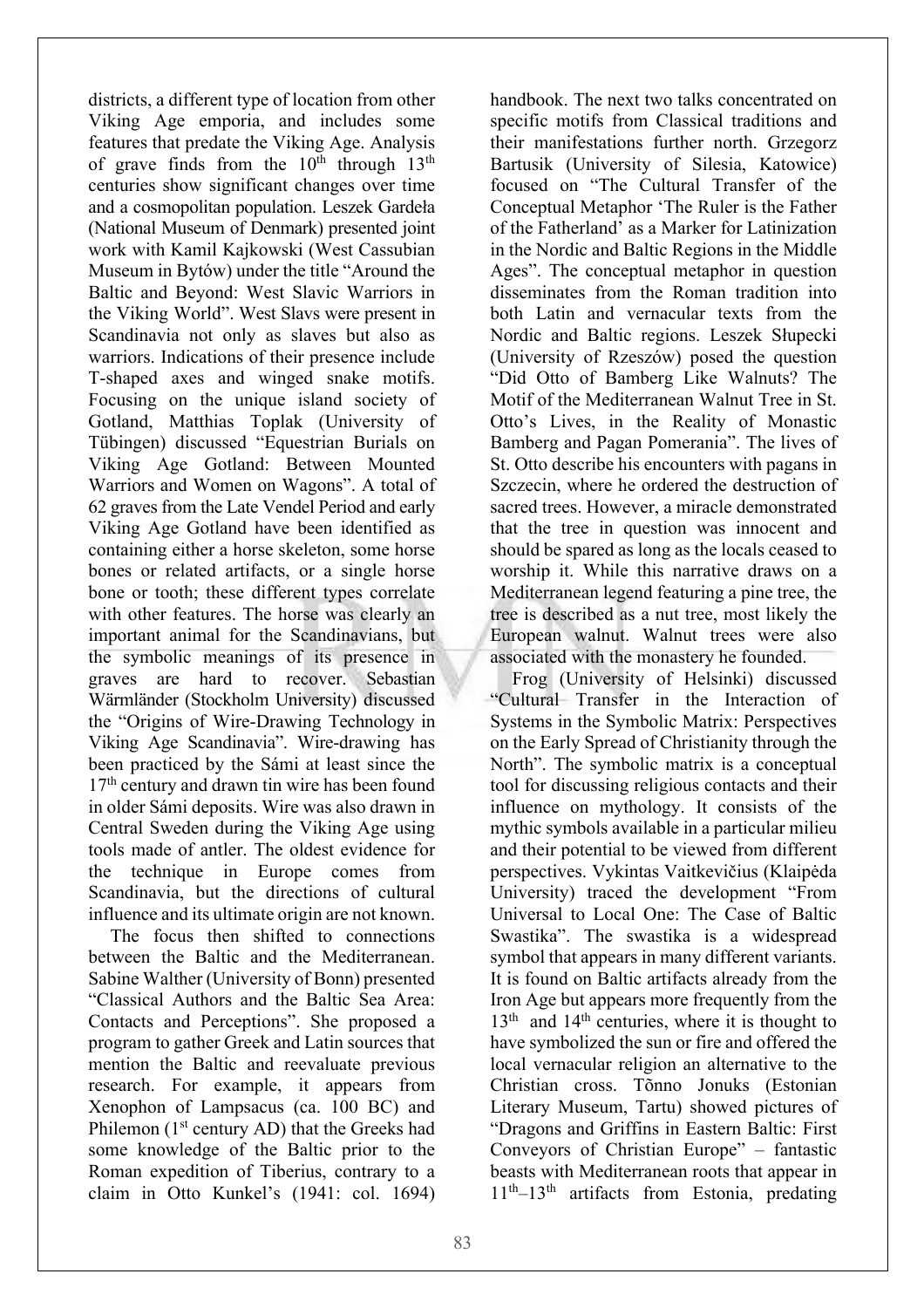documented conversion. Finally, Jakub Morawiec (University of Silesia, Katowice) showed how "Miles Christi Goes North: Emergence and Development of a New Concept of Knighthood in Medieval Scandinavia". The Scandinavian warrior ideal shifted in the Middle Ages towards a model akin to that of the Crusades. This influence is visible, *inter alia*, in the depiction of the Jómsvíkings as a warrior-band. The formal program was followed by general discussion and online socialization.

The 2021 symposium Austmarr X.2 offered a new line-up of speakers and topics, balanced among archaeology, folklore and mythology, and runology. Elena Mel'nikova (Russian Academy of Sciences) opened with a survey of "Runic Inscriptions of the Scandinavian Diaspora in the Baltic Lands", discussing characteristics of the inscriptions concentrated in two areas: Pomerania in the west and northwestern Russia (Ladoga, Gorodishche, Novgorod) in the east. Kendra Willson (University of Turku) opened the question of "Language Contact Reflected in Runic Inscriptions", outlining ways in which such contact might appear. The focus was on contact with Latin at the time of the invention of the runes and again in the Middle Ages, as well as memorial stones from the Isle of Man which contain Celtic names and even combine runic and ogham inscriptions.

Three talks were devoted to folklore and mythology. Jesse Barber (University of Helsinki) presented "Óðinn and Väinämöinen: A Comparison of the Archetypal Ritual Specialist in the Nordics", pointing out striking similarities seen in three pairs of myths from Norse and Finno-Karelian tradition. Olle Möllervärn (Mid Sweden University) discussed "Bear Transformation in Scandinavian Folklore". He argued that being a bear was seen as a social status with somewhat fluid boundaries, rather than there being an absolute species difference between humans and bears. He distinguished three categories of transformation into a bear: a spell cast by others, self-transformation by magic, and the effect of prolonged contact with bears. Frog (University of Helsinki) built on the previous year's discussion with a presentation on "Migration Period Christianity Spreading

through the North? Or, is Old Norse Mythology a Creolized Christianity?". Longnoted parallels to Christian myths are sufficiently central to Norse mythology that they are unlikely to reflect a superficial layer of late borrowings, but rather religious hybridization through contact with the Roman Empire.

The remaining four talks focused on archaeology. Anneli Sundkvist (Societas Archaeologica Upsaliensis) introduced "The Context of Amulet Rings: An Overlooked Type of Artefact?". Small rings of poor-quality metal, often with pendants of cutting implements, have been found in large quantities at a number of sites around Sweden, but their function is unknown. She compared several sites with concentrations of such rings, and asked about appropriate comparanda from outside Sweden. Andris Šnē (University of Latvia) presented the "Grobiņa Archaeological Complex: A Melting Point of the Baltic and Scandinavian Cultures in the Pre-Viking Age". Excavations in Grobiņa on the west coast of Latvia reveal Scandinavian settlement from the 7th century, coexisting and hybridizing with the local Curonians. Adam Engvall (Uppsala University) discussed "The Puzzling Towers of Gotland: Some Thoughts Regarding 12<sup>th</sup> Century Towers from Gotland". Ten known towers distributed around Gotland vary in shape; most have not been systematically excavated. It is unknown who built them or for what purpose, although they are generally regarded as defensive structures. Finally, Jhonny Therus (Kalmar County Museum – Linnaeus University) presented "Small Finds and Large Networks: Using Beads and Knife Sheath Fittings to Trace Networks in the 11<sup>th</sup> and 12th Century Baltic and beyond". The distributions across Scandinavia of a particular elite style of bead and of a type of knife sheath fitting identified as 'Slavic' illustrate different types of networks. After the academic program on Zoom there was a 'wine hour' using the platform Wonder.

Sabine Walther is organizing a volume on the topic of cultural exchanges between the Baltic Sea region and other parts of Europe, with contributions solicited for the spring of 2022. If you wish to propose a paper, please contact swalther[at]uni-bonn.de.